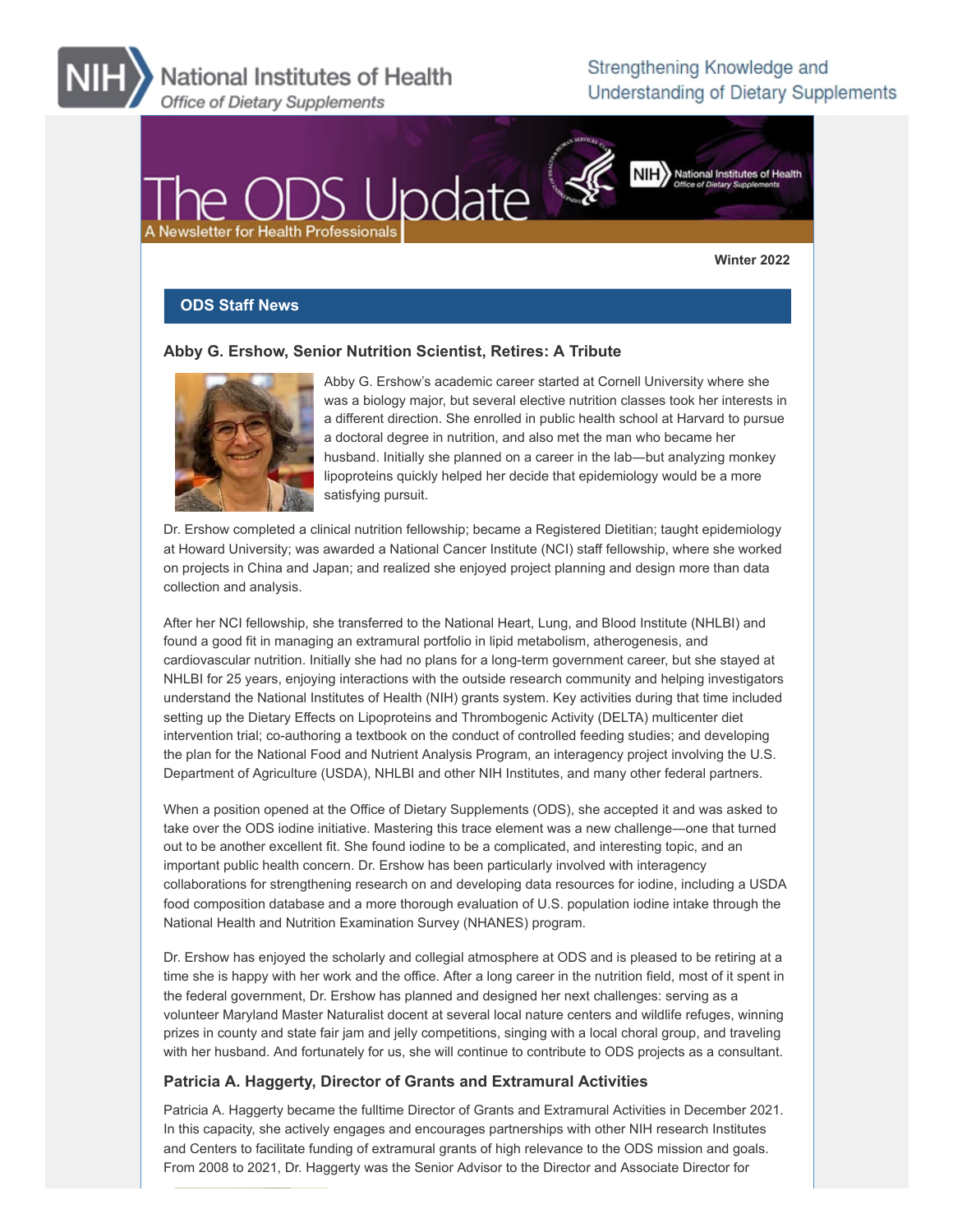

Operations in the National Institute of Allergy and Infectious Diseases (NIAID). Prior to joining NIAID, she was at NHLBI, where she served as Branch Chief in the Office of Scientific Review and Executive Secretary of the NHLBI Clinical Trials Review Committee. Since joining NIH, Dr. Haggerty's primary research interests include the biology of nutrition and its relationship to the immune system, infectious disease, and cardiovascular disease.

Dr. Haggerty earned a master's degree in nutritional biochemistry and metabolism from Massachusetts Institute of Technology in Cambridge, Massachusetts, and her doctoral degree in human nutrition from London

School of Hygiene & Tropical Medicine, University of London. Her graduate studies led to extensive research and field experience in international nutrition policy, program planning, implementation, and evaluation in lesser developed countries. For two decades, Dr. Haggerty worked with global nutrition entities including the U.S. Agency for International Development (USAID), the Food and Agriculture Organization of the United Nations, the World Health Organization, and U.S. private voluntary organizations, providing expertise on vitamin A supplementation; breastfeeding; child survival; water, sanitation, and hygiene; integrated management of childhood illnesses; demographic and health surveys; and the USAID Food for Peace program. She has lived in Burkina Faso and the Democratic Republic of the Congo.

#### **Karen S. Regan, Nutritionist**



Karen S. Regan joined ODS full time in December 2021. Ms. Regan oversees the administration of the Computer Access to Research on Dietary Supplements (CARDS) database, performs portfolio analyses, and supports extramural activities for ODS. She also represents ODS as a subject matter expert for the NIH Spending Categories "Dietary Supplements" and "Nutrition" and serves on the NIH Division of Program Coordination, Planning, and Strategic Initiatives (DPCPSI) Working Group to Promote Social Justice.

Prior to joining ODS full time, Ms. Regan worked in a position jointly funded by ODS and the NIH Office of Nutrition Research where her responsibilities included nutrition research portfolio analysis to support the development and implementation of the 2020–2030 Strategic Plan for NIH Nutrition Research.

Before joining NIH, Ms. Regan worked at the USDA National Agricultural Library's Food and Nutrition Information Center managing the Healthy School Meals Resource System database and acting as a Nutrition Information Specialist. She is a member of the American Society for Nutrition, has a master's degree in nutrition from University of Maryland, and is a Registered Dietitian.

#### **News You Can Use**



### **ODS Seminar Series**

ODS hosts [seminars](https://events-support.com/Documents/ODS_Seminar_Series_2021_2022_Schedule.pdf?utm_medium=email&utm_source=govdelivery) by experts who conduct research on dietary supplements, nutrition, and related issues. The seminar series is available by webinar only. [Contact](mailto:ODS@nih.gov) ODS to receive viewing information.

*Wednesday, March 30, 2022, 11:00 a.m. (ET)*

**Preclinical Evaluation of Interactions Between Dietary Botanicals and Drugs** Cassandra L. Quave, Ph.D.—Emory College of Arts and Sciences, Center for the Study of Human Health, and Curator of the Herbarium, Atlanta, GA

*Wednesday, May 18, 2022, 11:00 a.m. (ET)*

**Slowing Down Fibrosis in the Aging Heart—Anti-Inflammatory Approaches with Supplements and Other Compounds**

Mark Entman, M.D., Katarzyna A. Cieslik, Ph.D., George E. Taffet, M.D.—Baylor College of Medicine, Houston, TX

#### **Resilience Seminar Series**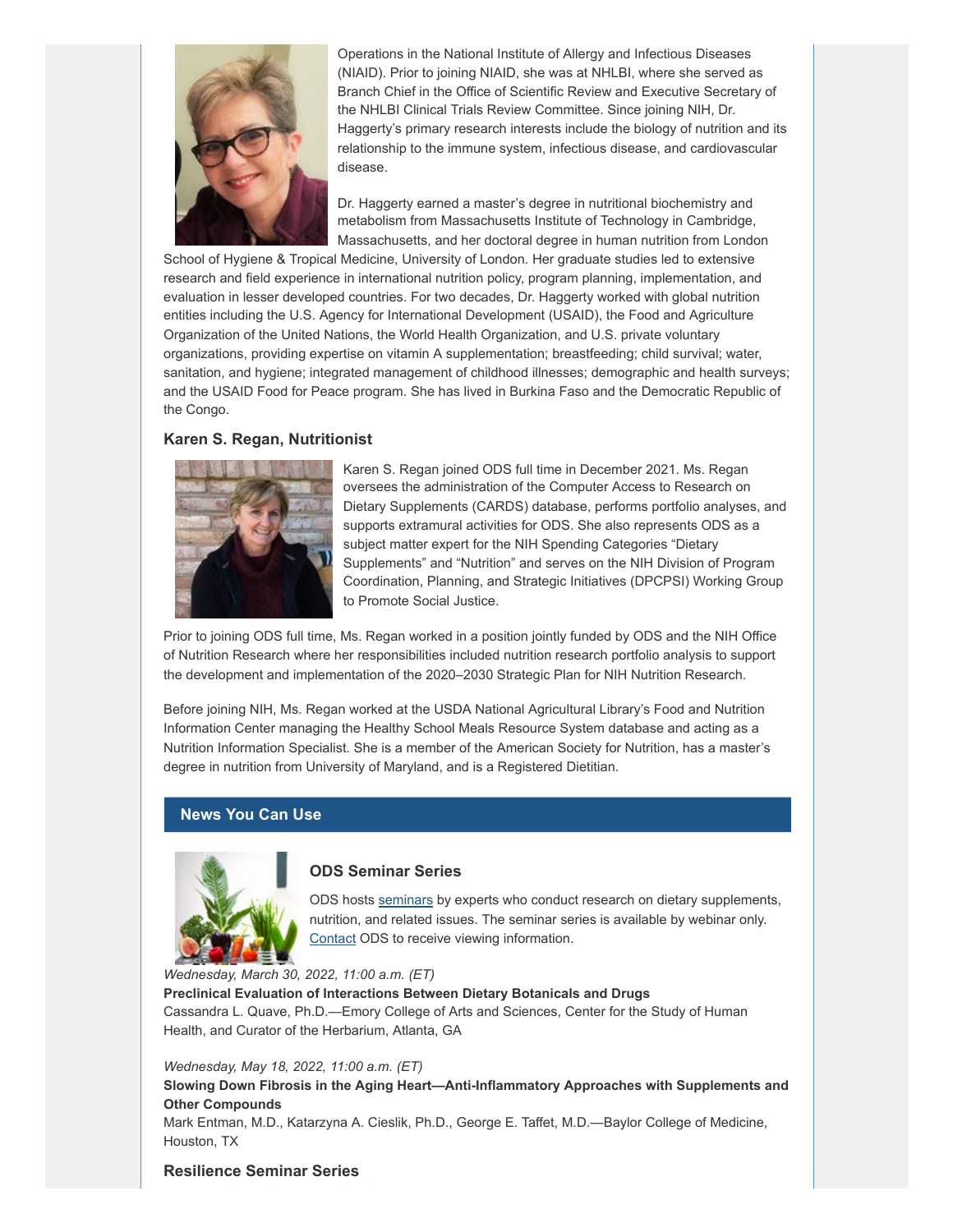

ODS established and coordinates the **Trans-NIH Resilience** Working Group to bring together NIH Institutes, Centers, and Offices that have strategic priorities or funds for resilience programs. [Register](https://events-support.com/events/Trans-NIH_Resilience_Seminar_Series/?utm_medium=email&utm_source=govdelivery) for the February 2022 WebEx seminar:

*Wednesday, February 9, 2022, 11:00 a.m. (ET)* **The Science of Bouncing Back From Health Stressors: Development and Application of the Duke Pepper Model of Physical Resilience** Heather E. Whitson, M.D., Professor of Medicine—Duke University, Durham, NC

#### **New/Revised ODS Dietary Supplement Fact Sheets**

- **Zinc**, for **health professionals** and **consumers** (update)
- **Probiotics**, for [health professionals](https://ods.od.nih.gov/factsheets/Probiotics-HealthProfessional/?utm_medium=email&utm_source=govdelivery) and [consumers](https://ods.od.nih.gov/factsheets/Probiotics-Consumer/?utm_medium=email&utm_source=govdelivery) (update)
- Calcium, for **[consumers](https://ods.od.nih.gov/factsheets/Calcium-Consumer/?utm_medium=email&utm_source=govdelivery)** (comprehensive revision)
- **Dietary Supplements in the Time of COVID-19**, for [consumers](https://ods.od.nih.gov/factsheets/DietarySupplementsInTheTimeOfCOVID19-Consumer/?utm_medium=email&utm_source=govdelivery) (update)

# **Funding Opportunities**

Learn about ODS's [funding opportunities and research programs](https://ods.od.nih.gov/Research/funding.sec.aspx?utm_medium=email&utm_source=govdelivery).



# **ODS Staff Publications**

ODS staff members regularly publish papers that address key issues in dietary supplement and related research. These are recent examples:

**Dwyer JT, Saldanha LG, Bailen RA, Gahche JJ, Potischman N**, Bailey RL, Jun S, Long Y, Connor E, [Andrews KW, Pehrsson PR, Gusev PA. Do multivitamin/mineral dietary supplements for young children](https://pubmed.ncbi.nlm.nih.gov/34687947/?utm_medium=email&utm_source=govdelivery) fill critical nutrient gaps? J Acad Nutr Diet 2021. Online ahead of print.

**Hosbas Coskun S, Wise SA, Kuszak AJ**. The importance of reference materials and method validation [for advancing research on the health effects of dietary supplements and other natural products. Front](https://www.frontiersin.org/articles/10.3389/fnut.2021.786261/full?utm_medium=email&utm_source=govdelivery) Nutr 8:786261.

# **ODS in the Media**

- **Adam Kuszak** discussed in a *Food Safety Matters* [podcast](https://www.food-safety.com/topics/288-food-safety-matters?utm_medium=email&utm_source=govdelivery) the importance of ensuring dietary supplement product quality and safety and how to verify the authenticity and chemical composition of plant-based ingredients.
- **Patricia Haggerty** and **Carol Haggans** were interviewed for the *NIH News in Health* article titled [Do You Need Dietary Supplements?](https://newsinhealth.nih.gov/2021/12/do-you-need-dietary-supplements?utm_medium=email&utm_source=govdelivery)
- **Paul Thomas** and **Carol Haggans** were quoted in the *NIH News in Health* article titled Taking [Dietary Supplements Safely.](https://newsinhealth.nih.gov/2021/12/taking-dietary-supplements-safely?utm_medium=email&utm_source=govdelivery)



[Get the latest public health information from CDC](https://www.cdc.gov/coronavirus/?utm_medium=email&utm_source=govdelivery) **COVID-19** Get the latest public nealth information from CDC<br>**COVID-19** [Get the latest research information from NIH](https://covid19.nih.gov/?utm_medium=email&utm_source=govdelivery) | [Español](https://salud.nih.gov/covid-19/?utm_medium=email&utm_source=govdelivery)

Get timely messages from ODS through Facebook and Twitter. Like us on Facebook, follow us on Twitter!



Like us today & on Facebook.



Follow & our tweets at @NIH\_ODS.